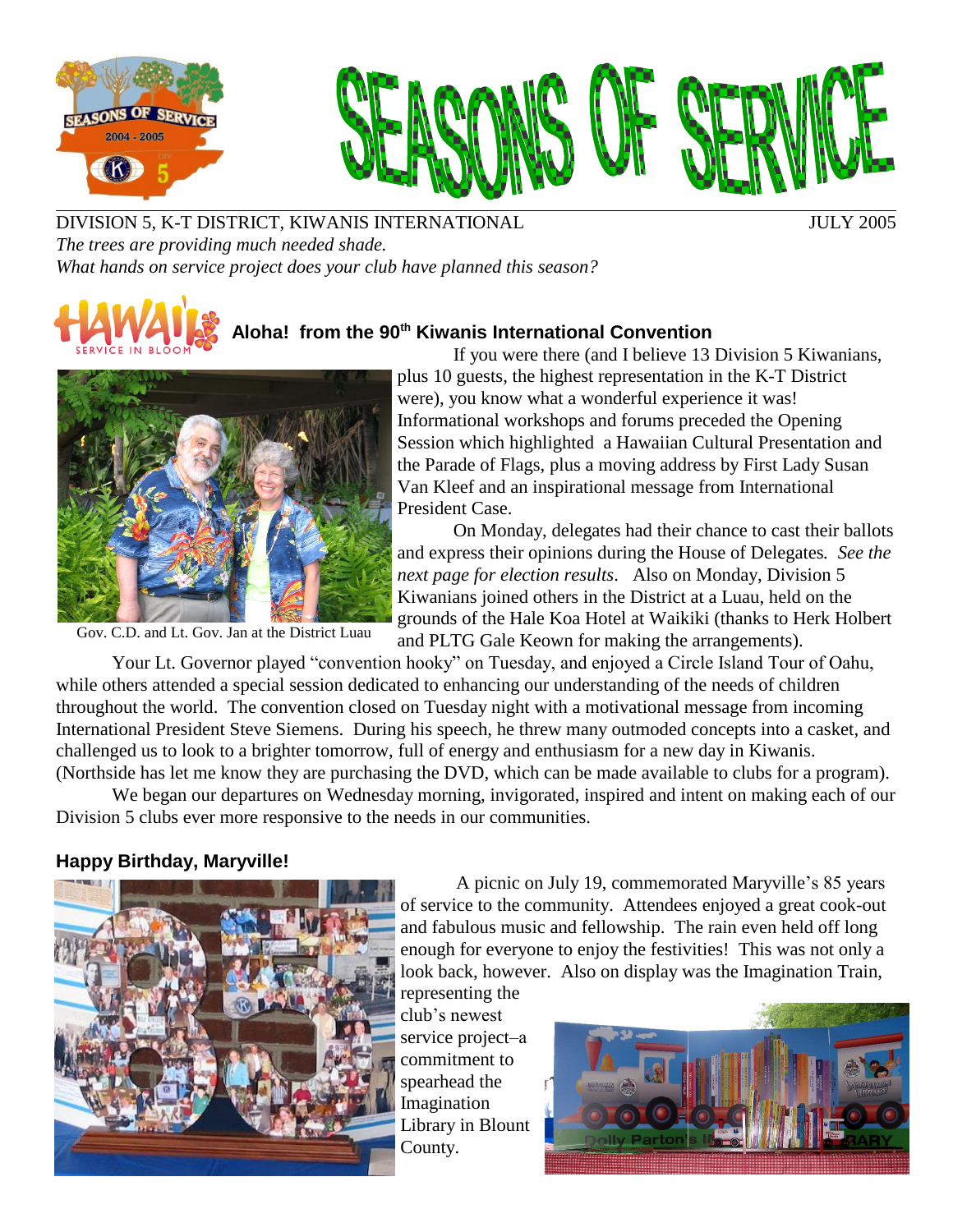## **Results from the July 4, 2005 International Convention House of Delegates Session:**

Steve Siemens, from the Nebraska-Iowa District, was elected president for the 2005-06 administrative year, with the California-Nevada-Hawaii District's Nelson Tucker, serving as President-Elect. The Montana District's Dave Curry was elected Vice President-Treasurer, while the new Trustees for 2005-06 are Thomas DeJulio (New York), Webster James (Carolinas) and Sylvester Neal (Pacific Northwest) from Region I, and Jorge Garcia Rivera (Andean and Central America) from Region V.

Resolutions and Amendments:

Administrative Resolution for the creation of the position of Expert Financial Advisor to the Board of Trustees of Kiwanis International: *Passed* Amendment 1: Effective immediately, to change the office of

Vice-President/Treasurer into two offices:

Vice President and Treasurer, with additional provisions. *Defeated [Presented and not moved by proposer or delegates.]*

Amendment 2: To change the title of Vice-

President/Treasurer to one position of Vice-President. *Postponed to the Montreal Convention*

Amendment 3: To direct Kiwanis International to pursue KI's tax classification from a  $501(c)4$  organization to a  $501(c)3$ organization. *Passed*

Amendment 4: To eliminate the charter fee and provide for a fee per new club charter member, not to exceed a specified amount. *Passed*

Amendment 5: To reflect the current business practice of the collection of dues. (re new clubs). *Passed*

Amendment 6: To increase International convention delegate entitlement to three members / club. *Defeated*

Amendment 7: To allow districts the option of separately electing trustees according to the district bylaws. *Passed* Amendment 8: To change the motto of Kiwanis International from "We Build" to "Serving the Children of the World". *Passed*

Amendment 9: To allow convention delegates to vote for fewer than the number of open positions on any given ballot. *Defeated.*

Amendment 10: To require the new member add fee, currently set by the Board of Trustees, to be approved by the House of Delegates. *Defeated.* Amendment 11: To provide the House of Delegates the

control over new member fees imposed on members.

*Postponed to the Montreal convention* Amendment 12: To provide the House of Delegates the control over any change in charter fees, new member induction/processing fees or any other financial encumbrance for any member club or active, privileged, or senior member.

*Postponed to the Montreal convention* Amendment 13 (as amended): To provide that a club shall be

relieved of any obligation to pay International dues for any club member for two (2) years from the date of joining that club, provided such member was a former member of a Kiwanis International sponsored program. *Passed as amended*.

#### **July DCM**

Thanks to Lt. Gov. Elect Designate Ralph Harness for conducting the meeting in the absence of Lt. Gov. Jan and Lt. Gov. Elect Bob, both of whom were called away to resolve issues of aging for significant family members. Attendees enjoyed delicious desserts provided by Newport in the pleasant surroundings of Citizens National Bank, Kodak, made possible by Sevierville. Items of interest included Gov. C.D.'s notification of a new club building effort slated to begin in East Knoxville, Past International President Bo's concept of a traveling dental clinic sponsored by the Division, and Past Gov. Asa's program on prostate cancer. No action was taken on any of the items. Congratulations to Sevierville for being named "Club of the Quarter".

## **Meeting location changes**

#### **Farragut :**

Gondolier Italian Restaurant & Pizza 138 West End Avenue, Farragut (below the intermediate and middle school entrances) **Foothills:** Miss Lillys CafÈ, Townsend (across the street from the large wedding chapel next to the swinging bridge on River Road behind Subway)

## **Looking ahead**

District Convention–September 9 -11 Packets mailed to Club Secretaries or look on line, [www.ktkiwanis.info.](http://www.ktkiwanis.info.) Especially important for incoming officers!!! Recognition DCM–September 19, details to follow